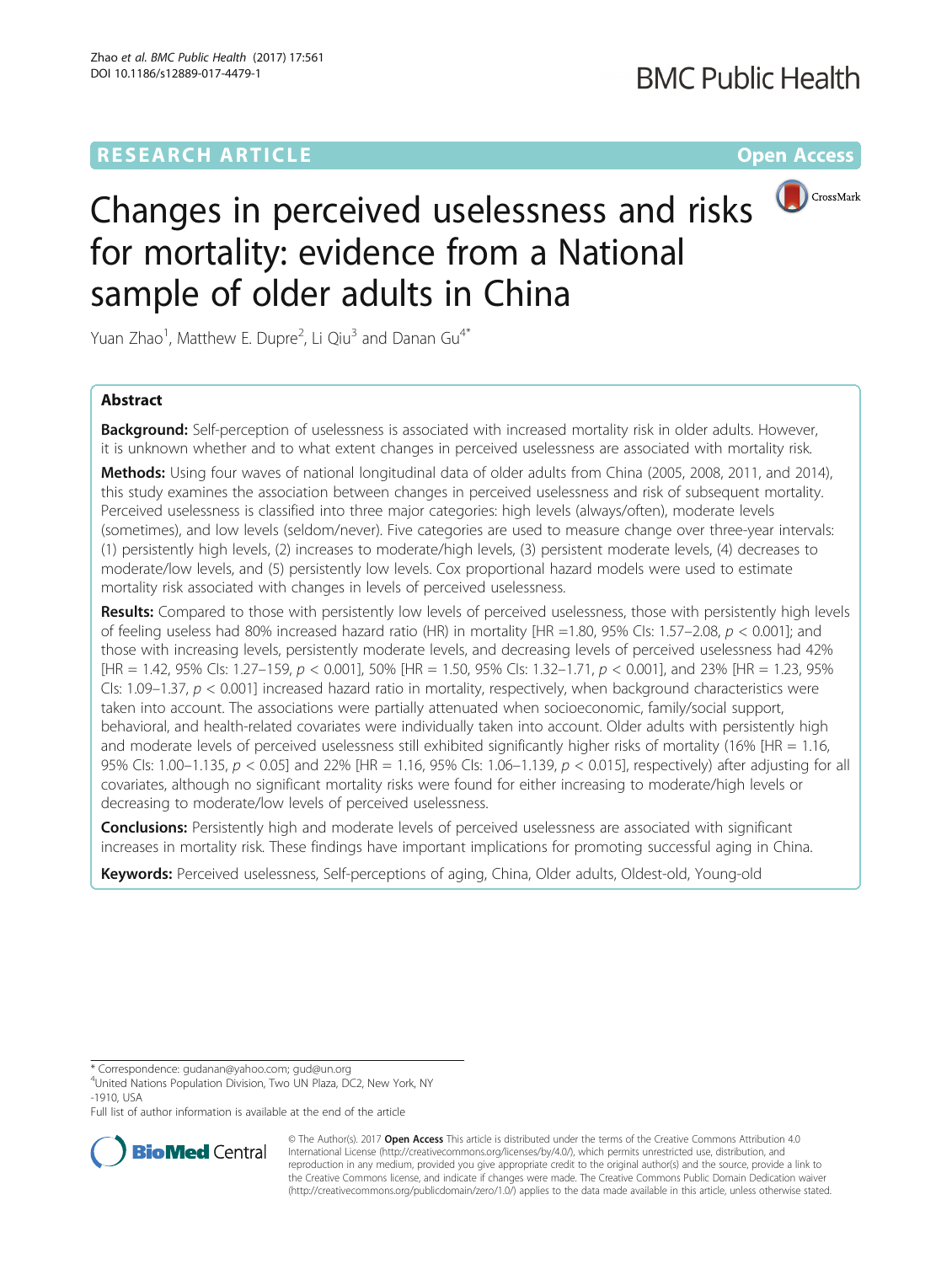#### Background

The self-perception of uselessness, a key component of one's self-perception of aging, is the internalized feeling of one's declining contribution and importance to others [[1, 2\]](#page-7-0). Recent studies have shown that self-perceived uselessness is a negative psychological disposition that is significantly associated with higher mortality risks in older adults [\[1](#page-7-0)–[10\]](#page-7-0). To date, however, much of the existing research is from developed counties and few studies consider how changes in perceptions of uselessness may impact mortality.

China is a developing country with a rapidly aging population and limited system of institutionalized care for its older adults [[11](#page-7-0)]. With among the largest number of older adults in the world, China has gained considerable attention by scholars to better understand the challenges of aging in the context of this nation's unique social and cultural makeup. Recent studies have now begun to demonstrate an association between perceptions of uselessness and subsequent health and mortality outcomes among older adults in China [\[11](#page-7-0)–[13\]](#page-7-0). The research shows that older adults with high perceptions of feeling useless are more likely to exhibit poorer health and higher mortality risks than older adults with low (or no) perceptions of feeling useless [[11](#page-7-0)–[13\]](#page-7-0). However, it is unclear whether and to what extent changes in perceived uselessness that may accompany aging are associated with mortality risks. To our knowledge, only one study has shown that shortterm changes in self-perceptions of aging are associated with subsequent mortality in U.S. adults aged 70–79 [\[2](#page-7-0)].

The current study is the first to use national longitudinal data of older adults (aged 65+) from China to examine the association between changes in perceived uselessness and subsequent mortality risks from 2005 to 2014. In addition, we examined whether factors related to (i) socioeconomic resources, (ii) family and support environment, (iii) health behaviors and lifestyle, and/or (iv) psychological and physical health status may contribute to the associations. The implications of these findings are discussed in the context of promoting successful aging in China.

### Methods

#### Study sample

This study uses data from the 2005, 2008–2009, 2011– 2012, and 2014 waves of the Chinese Longitudinal Healthy Longevity Survey (CLHLS). The first three waves of the CLHLS (1998, 2000, and 2002) were not included in this analysis because the 1998 and 2002 waves either did not include respondents aged 65– 79 years, or the measures of self-perceived uselessness and social support were not consistent with subsequent waves. The CLHLS is an ongoing study conducted in a randomly selected half of the counties/cities in 22 provinces where Han is the major ethnicity. Nine minority-dominated provinces were excluded to avoid inaccurate age-reporting at very old ages (e.g., ages 90 +) among ethnic minorities [\[14](#page-7-0)]. The total population of the 22 included provinces accounted for approximately 82% of the entire population of China in 2010. Additional details of the sampling procedures and assessments of data quality for the CLHLS are documented extensively elsewhere [[14](#page-7-0)].

An overview of the analytic sample for the present study is shown in Fig. [1](#page-2-0). Note that only study participants who had at least two interviews from 2005 to 2014 were included in the analysis; and responses to the question of perceived uselessness in two time points (i.e., two adjacent waves) were used to identify changes over a three-year period. Subsequent mortality risks were determined by the respondents' known survival status in waves 2008 to 2014. The final analytical sample for this study consisted of multiple longitudinal subsamples of respondents ( $n = 10,051$  [=4152 + 2164 + 2375 + 1254]) who contributed 13,976 (10,051 + 2792 + 1133) observations from 2008 to 2014. The CLHLS subsamples were pooled together to improve the robustness of the mortality estimates.

#### Measurement

#### Changes in perceived uselessness

Perceived uselessness was measured by the question "with age, do you feel more useless?" and included the following response categories: always, often, sometimes, seldom, almost never or never, and unable to answer. The responses were subsequently grouped to indicate three levels of perceived uselessness: always/often (high level), sometimes (moderate level), seldom/never (low level). Approximately 15% of participants selected "unable to answer" and roughly 90% of these cases were attributable to poor health [[12\]](#page-7-0), and especially cognitive impairment. Consistent with previous research, an additional category for those unable to answer was also included in the analyses to account for missing data in the models [[13\]](#page-7-0).

Changes in perceived uselessness were based on responses of perceived uselessness at two data points over a three-year interval: (1) persistently high levels (abbreviated as "high-high"), (2) increases from a lower level to a higher level (i.e., from a low level to a moderate/high level; or from a moderate level to a high level) (abbreviated as "increase to moderate/high"), (3) persistently moderate levels ("moderate-moderate"), (4) decreases from a higher level to a lower level (i.e., from a high level to a moderate/low level; or from a moderate level to a low level) ("decrease to moderate/low"), and (5) persistently low levels ("low-low").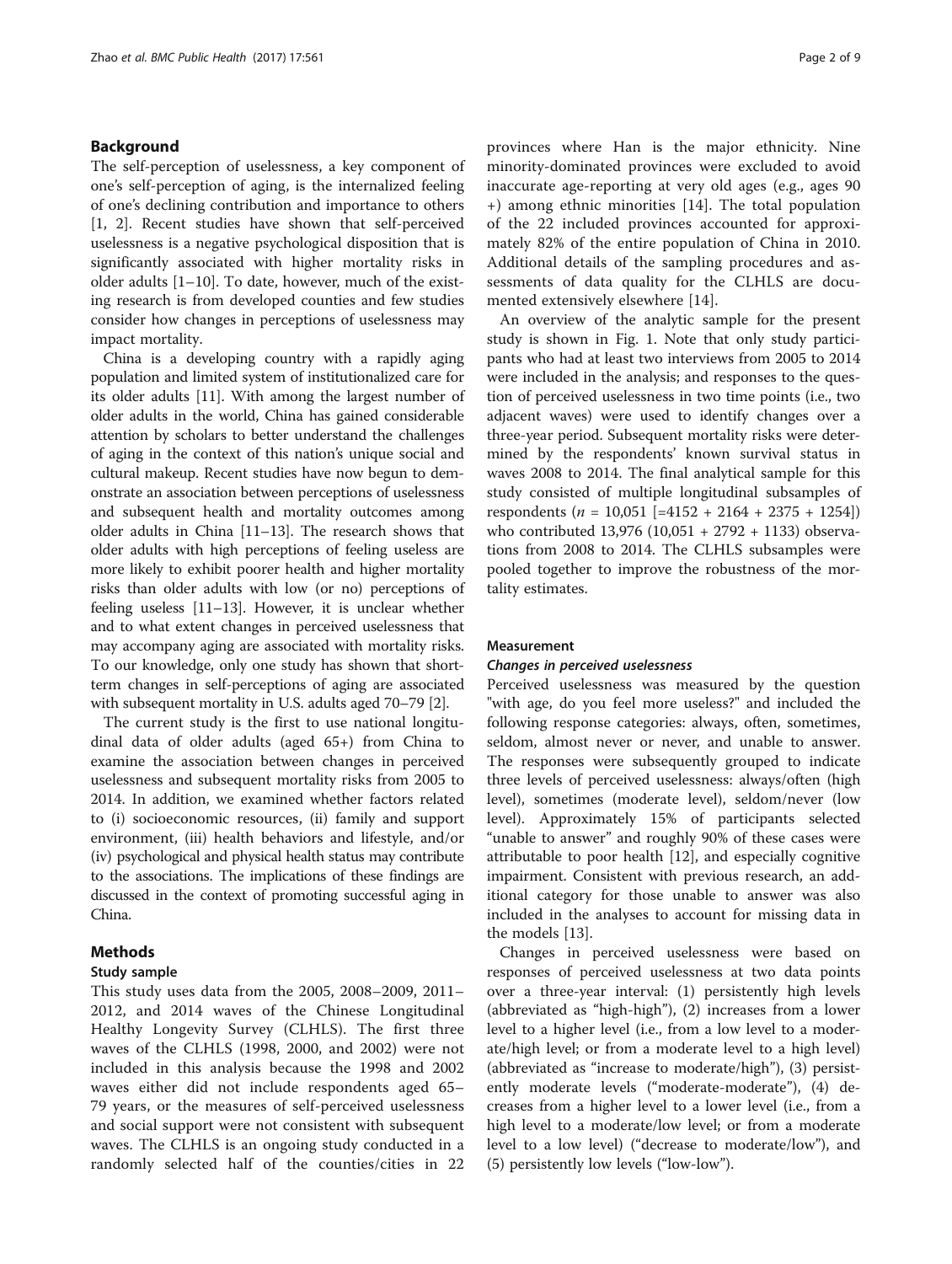<span id="page-2-0"></span>

#### Mortality risk

All-cause mortality risk was ascertained by the respondents' duration of exposure (in days) from the date of the 2008 interview until death (for the decedents) or to the date of the 2014 interview (for survivors). The dates of death were collected from official death certificates when available; otherwise, they were collected from the next-of-kin of the deceased respondents and local residential committees. The mortality data in the CLHLS was previously shown to be of high quality [\[14\]](#page-7-0).

#### Covariates

The analyses included a wide range of covariates that have been previously linked to perceived uselessness and/or mortality  $[1, 2, 4, 11-13, 15-20]$  $[1, 2, 4, 11-13, 15-20]$  $[1, 2, 4, 11-13, 15-20]$  $[1, 2, 4, 11-13, 15-20]$  $[1, 2, 4, 11-13, 15-20]$  $[1, 2, 4, 11-13, 15-20]$  $[1, 2, 4, 11-13, 15-20]$  $[1, 2, 4, 11-13, 15-20]$  $[1, 2, 4, 11-13, 15-20]$  $[1, 2, 4, 11-13, 15-20]$ . All models adjusted for background characteristics and included age (categorized as 65–79, 80–89, 90–99, and 100+ to account for nonlinearity), sex, residence (urban vs. rural), and ethnicity (Han vs. non-Han). We also examined a number of factors related to (i) socioeconomic resources, (ii) family and support environment, (iii) health behaviors and lifestyle, and/or (iv) psychological and physical health status. Socioeconomic resources included years of formal schooling (0, 1–6, and 7+ years), primary lifetime occupation (professional/administration occupation vs. other occupation), economic independence (having a retirement wage or pension and/or own earnings vs. no), and family economic condition (rich/very rich vs. others).

Measures for family and support environment included currently married (yes vs. no), most frequent contact person (immediate family member, friend or other family member, or nobody), and co-residence with adult children (yes vs. no). Based on previous studies, measures of family support and environment also included (i) concordance/ discordance between expected living arrangement and actual living arrangement and (ii) intergenerational transfers [[13](#page-7-0)]. First, if an older adult was living alone or with a spouse—and was consistent with his/her expected living arrangement—we categorized them as concordant in living alone or with spouse. If an older adult was co-residing with children—and was consistent with his/her expected living arrangement—we categorized them as concordant in co-residence with children. All other older adults were categorized as either in a discordant living arrangement or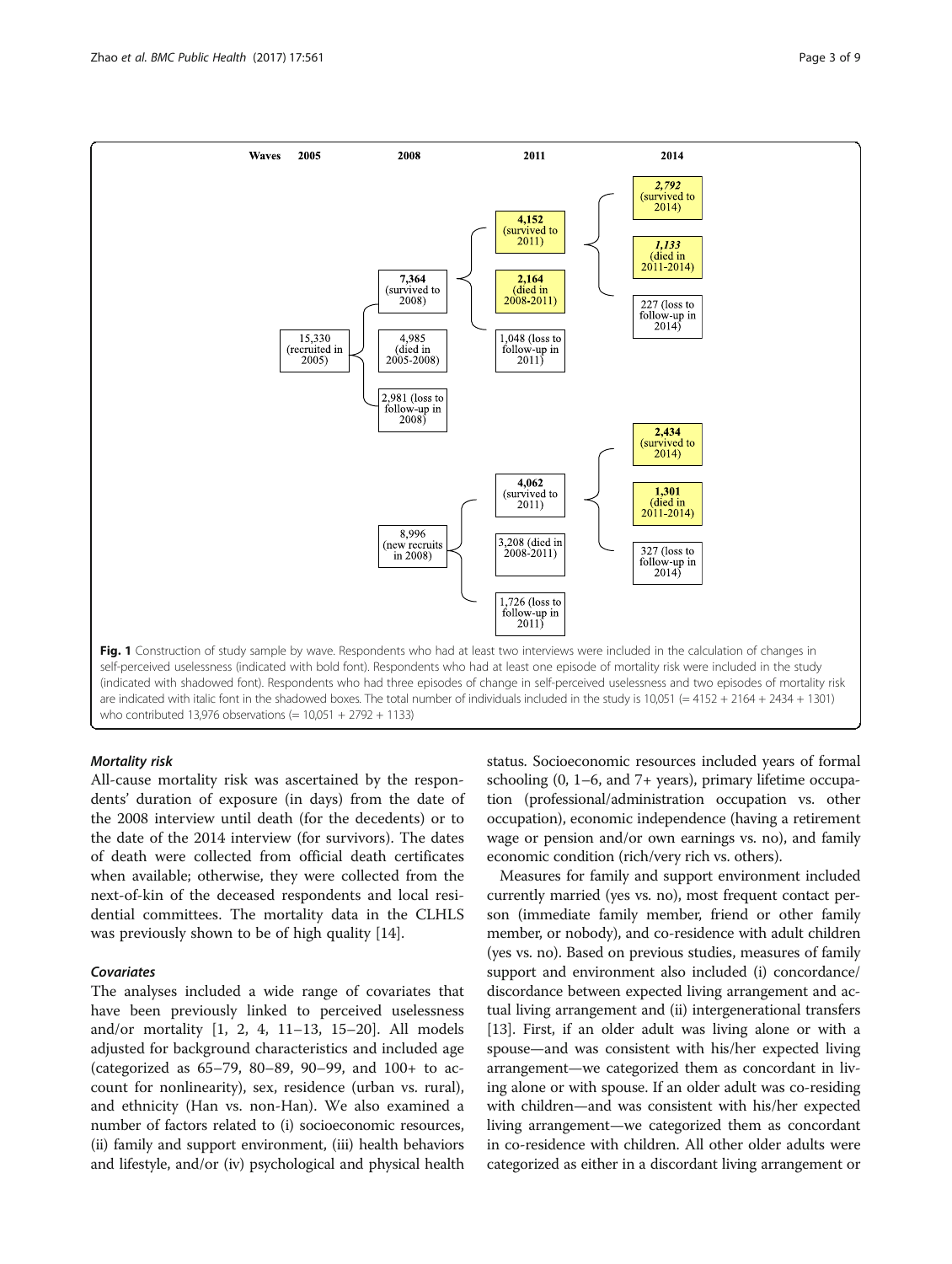currently institutionalized. In terms of intergenerational transfers, we categorized respondents according to whether they received money/food from children (yes vs. no) and whether they provided money/food to children (yes vs. no).

Health behaviors and lifestyle included current smoking (yes vs. no), current alcohol consumption (yes vs. no), regular exercise (yes vs. no), and the frequency of leisure activities and social participation. Levels of leisure activities were ascertained from six items: doing housework, gardening, raising domestic animals or poultry, reading books/newspapers, watching TV/listening to radio, and any other personal outdoor activities. Each item was measured on a five-point Likert scale (from never to almost daily) and the values were summed and categorized into tertiles to denote low, moderate, and high levels of leisuretime activity. Next, social participation was measured by two questions "do you participate in social activities?" and "do you play cards/mah-jong?" Following previous research, we categorized respondents into three groups of social participation: low level (never involved in these activities), high level (involved 1–7 times per week in at least one activity), and moderate level (the remaining respondents) [\[13\]](#page-7-0).

Finally, psychological and physical health status included five major domains: activities of daily living (ADL), instrumental activities of daily living (IADL), chronic disease conditions, cognitive function, and psychological disposition. The measure for ADL disability included the self-reported ability to perform six daily activities—(a) bathing, (b) dressing, (c) indoor transferring,  $(d)$  toileting,  $(e)$  eating, and  $(f)$  continence. Following convention [\[10\]](#page-7-0), respondents were dichotomized into those needing assistance in any one of the six tasks (ADL disabled) versus those needing no assistance in any of the six tasks (not ADL disabled). The measure for IADL disability included the self-reported ability to perform eight activities—(a) visiting neighbors, (b) shopping, (c) cooking, (d) washing clothes, (e) walking one kilometer, (f) lifting 5 kg, (g) crouching and standing up three times, and (h) taking public transportation. Consistent with ADLs, we dichotomized respondents into those needing help in any of the activities (IADL disabled) versus those needing no help in performing any of the activities (not IADL disabled). Chronic disease conditions were dichotomized into whether respondents reported any disease at the time of survey (from a list of more than twenty conditions [e.g., hypertension, heart diseases, stroke, diabetes, cancer, etc.]) versus no reported conditions. Fewer than 5% of the respondents reported two or more chronic conditions and the overall prevalence of conditions is comparable to those found in other national surveys in China [\[14](#page-7-0)]. Cognitive function was measured by a validated Chinese version of the Mini-mental Status Examination (MMSE), which included six domains of cognition (orientation, reaction, calculation, short memory, naming, and language) with a total possible score of 30 [\[14](#page-7-0)]. Respondents were dichotomized into being cognitively impaired (scores <24) or unimpaired (scores 24–30). Finally, psychological disposition was measured with four questions: "do you feel as happy as you did when you were younger?" (always/often vs. sometimes/seldom/never); "do you feel lonely?" (always/often vs. sometimes/seldom/never); "do you look at the bright side of things?" (always/often vs. sometimes/seldom/never); and "do you have control over things that happen to you?" (always/often vs. sometimes/ seldom/never).

#### Analytical strategy

Although preliminary analyses indicated that several factors (e.g., sex, ethnicity, education, etc.) violated the proportional hazard assumption for the bivariate Cox hazard models, these variables did not violate the proportional hazard assumption when all covariates were included in the analysis (results not shown). Therefore, the Cox proportional hazard models were used to estimate the relative hazard ratios (HR) for the association between perceived uselessness and mortality. The multivariate analyses were conducted in several steps. First, the association between changes in perceived uselessness and mortality was estimated while adjusting for the respondents' background characteristics. Next, four sets of covariates were included in Models II through V to assess whether and to what extent they contributed to the association between perceived uselessness and mortality. The final step of analysis (Model VI) included all sets of covariates in a fully adjusted model.

Missing values on all variables in the analysis were less than 2%. We used the mode to impute the missing values for binary or categorical variables and the mean for continuous variables. Alternative imputation approaches were also assessed (e.g., regression-based imputations) and produced results that were nearly identical. Sampling weights were not used in the multivariate models because the CLHLS weights were constructed from population distributions of age, sex, and urban/rural residence. Research shows that standard errors are inflated when regression models include variables related to sample selection (i.e., age, sex, and urbanicity) [\[21\]](#page-7-0). Multi-collinearity was assessed in preliminary analyses. Results showed that values for the variance inflation factors for all of the covariates were less than 3; therefore, we concluded that there was no serious collinearity problem [\[22\]](#page-7-0). We also tested the sensitivity of the category "unable to answer" due to cognition on the outcomes. The results indicated that "unable to answer" had minimal impacts on the association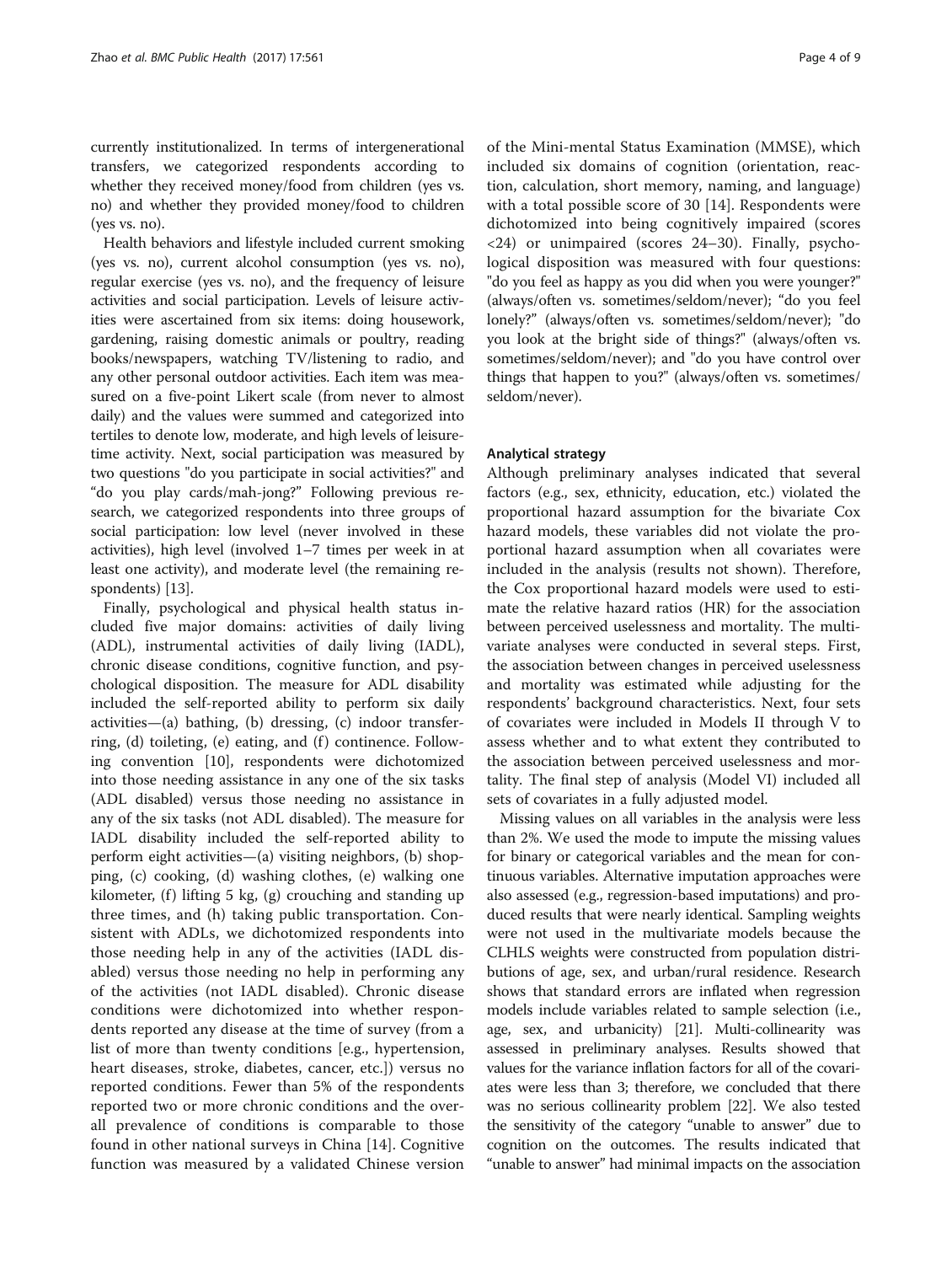between self-perceived useless and mortality risk. All analyses were performed using Stata version 13.1 [[23](#page-7-0)].

#### Results

The sample distributions of the study variables are presented in Table [1](#page-5-0). The upper-left panel of the table shows the distribution of changes in perceived uselessness over time in the CLHLS. More than one-quarter of the respondents (27.0%) had an increase in their level of feeling useless—changing from low to moderate levels or from moderate to high levels. Alternatively, we find that slightly less than one-quarter of the respondents (24.2%) reported a decline in their level of feeling uselessness over time—changing from high to moderate levels or from moderate to low levels. Approximately 6.5%, 10.7%, and 15.4% of respondents had persistent levels of high, moderate, and low perceptions of uselessness, respectively, during the three-year interval. Roughly 16.2% of respondents were unable to answer (i.e., having missing information on this measure; 90% was due to poor health, primarily cognitive impairment). With regard to subsequent mortality risks, CLHLS respondents with persistently high levels of perceived uselessness had the highest rate of dying (38.3%) during the three-year interval. Conversely, those with persistently low levels of perceived uselessness had the lowest rate of death (19.6%).

Table [2](#page-6-0) reports the HRs of mortality risk associated with changes in perceived uselessness for the CLHLS sample of older adults in China. Results show that mortality risks were higher in those with consistently high levels of perceived uselessness [HR = 1.80, 95% CIs: 1.57–2.08,  $p < 0.001$ , increases to moderate/high levels [HR = 1.42, 95% CIs: 1.27-159,  $p \lt 0.001$ , consistently moderate levels [HR = 1.50, 95% CIs: 1.32–1.71,  $p < 0.001$ ], and decreases to moderate/low levels [HR = 1.23, 95% CIs: 1.09–1.37] compared with those reporting consistently low levels of perceived uselessness when adjusting for background demographics (Model I). The associations are only slightly attenuated when socioeconomic resources (Model II) and family/support environment (Model III) were further taken into account. The associations were reduced to a greater extent when adjusting for behavioral and lifestyle factors (Mode IV)—with no significant increase in mortality for those with decreases to moderate/ low levels of perceived uselessness. As expected, psychological and physical health status further accounted for the associations between changes in perceived uselessness and mortality (Model V). When all sets of factors were included (Model VI), the associations between changes in perceived uselessness and mortality further diminished: only the persistently high  $[HR = 1.16, 95\% \text{ CIs: } 1.00-1.35,$  $p < 0.05$ ] and moderate [HR = 1.06, 95% CIs: 1.06–1.39,  $p < 0.01$ ] groups had significantly higher risks of mortality.

#### **Discussion**

Perceived uselessness has received increasing attention in the literature and has been linked to significant increases in mortality [[1](#page-7-0)–[11](#page-7-0)]. Although self-perceptions of aging (and usefulness) are generally internalized over the life course, recent research has shown that changes in perceptions of uselessness are common in older adults [[2\]](#page-7-0). Using a uniquely large nationally representative longitudinal dataset of older adults in China, we found that persistently high levels of perceived uselessness were associated with increased mortality risk; whereas persistently low levels of perceived uselessness was associated with reduced mortality risk. Controlling for more than two dozen socioeconomic, social support, behavioral, and health-related factors accounted for some, but not all of the associations.

Approximately 60% of CLHLS respondents reported changes in the frequency of feeling useless over a threeyear interval—a rate that is somewhat higher than reported in the United States (40%) [[2](#page-7-0)]. Our data also showed that the proportions of study participants reporting changes in these perceptions were similar in direction (27% increase and 24% decrease) and consistent with U.S. research [[2\]](#page-7-0). Studies suggest that older adults in China often attribute more weight to family dynamics in rating the subjective quality of their aging [[24\]](#page-8-0), and that interrelated changes in living arrangements [\[25](#page-8-0), [26](#page-8-0)] and health [\[27\]](#page-8-0) are increasingly common at old age. In this context, older adults may change their perceptions of usefulness to family members and others as these events occur over the latter life course. In addition, older adults' feelings of uselessness may be influenced by the migration of children (for employment opportunities) and relocation/resettlement of children due to the rapid urbanization of both urban and rural areas in China. Future research is needed to further examine these and other factors associated with such changes in perceived uselessness in older adults.

To date, only one U.S. study has examined the association between changes in feelings of usefulness and mortality. Consistent with our findings, results from U.S. data show that persistently high levels of feeling useful to others was associated with significantly lower risk of mortality [\[2](#page-7-0)]. In China, there is also evidence to suggest a significant association between perceived uselessness and mortality in older adults [[11](#page-7-0)]. The current study builds upon this literature by demonstrating an association between changes in perceived uselessness and mortality in a major developing country. In the context of China, resources for successful aging are limited compared with Western societies; and perceptions of aging are deeply rooted in cultural norms and expectations [\[13](#page-7-0), [28\]](#page-8-0). Our findings show that persistently high levels of feeling useless to others was associated with an 80% increased hazard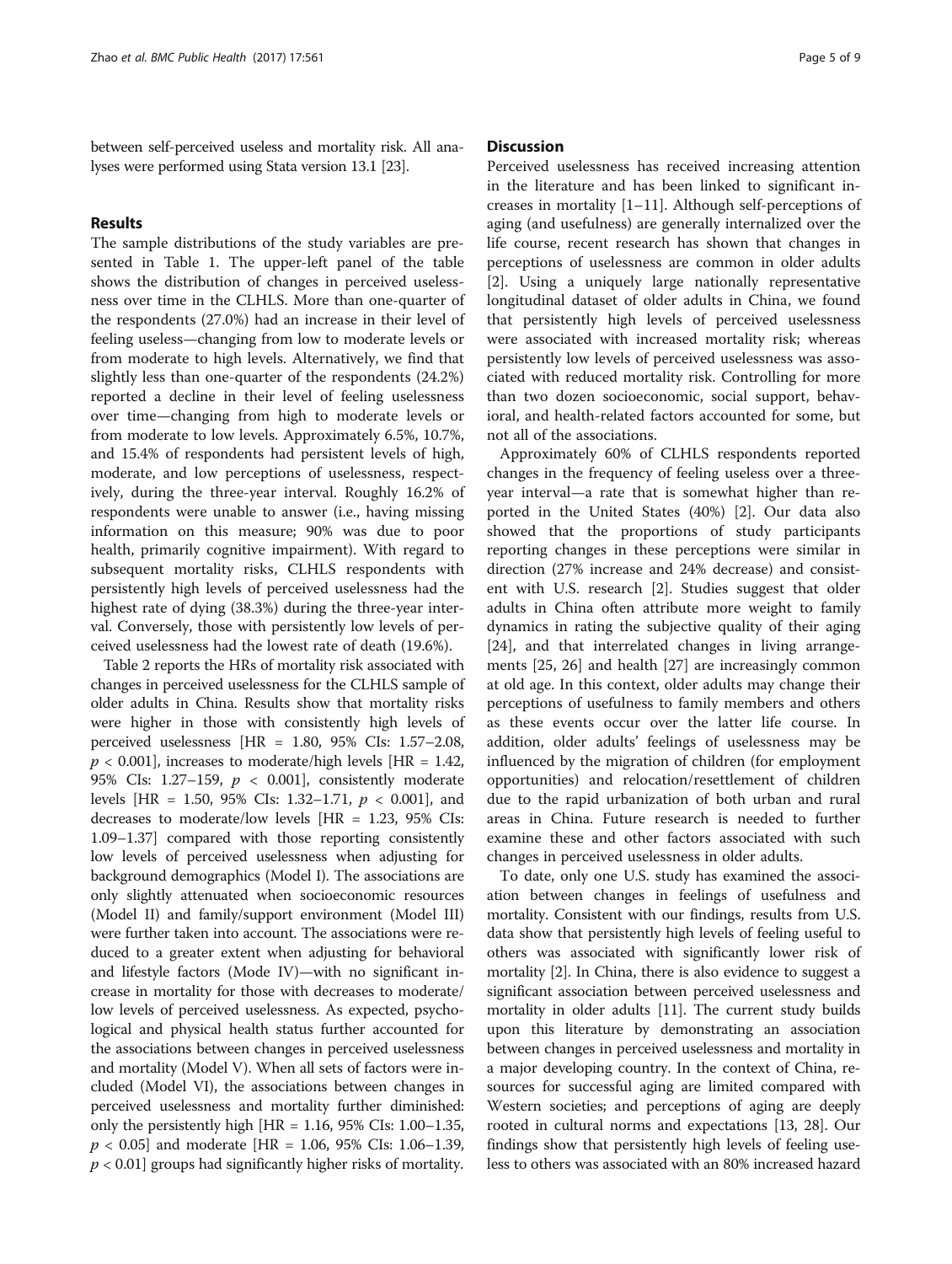<span id="page-5-0"></span>Table 1 Sample distributions of study variables for the period 2005–2011, CLHLS

| Variables                                       | Sample % | Death % |  |
|-------------------------------------------------|----------|---------|--|
| Total (n)                                       | 13,976   |         |  |
| Changes in perceived uselessness                |          |         |  |
| High-high                                       | 6.4      | 38.3    |  |
| Low-moderate/moderate-high                      | 27.0     | 30.1    |  |
| Moderate-moderate                               | 10.7     | 31.7    |  |
| High-moderate / moderate-low                    | 24.2     | 26.2    |  |
| Low-low                                         | 15.4     | 19.6    |  |
| High/moderate/low- unable to answer             | 8.1      | 62.8    |  |
| Unable to answer - high/moderate/low            | 5.8      | 45.8    |  |
| Persistently unable to answer                   | 2.4      | 75.3    |  |
| Covariates                                      |          |         |  |
| <b>Background Characteristics</b>               |          |         |  |
| Mean age (years)                                | 85.1     |         |  |
| Ages 65-79 <sup>a</sup>                         | 36.0     | 10.9    |  |
| Ages 80-89 <sup>a</sup>                         | 27.6     | 28.6    |  |
| Ages 90-99 <sup>a</sup>                         | 25.2     | 53.3    |  |
| Ages $100 +a$                                   | 11.1     | 69.4    |  |
| Females                                         | 54.6     | 34.3    |  |
| Males                                           | 45.4     | 31.5    |  |
| Non-Han ethnicity                               | 11.0     | 29.5    |  |
| Han ethnicity                                   | 89.0     | 33.3    |  |
| Socioeconomic Resources                         |          |         |  |
| Education, 0 year of schooling                  | 59.9     | 37.4    |  |
| Education, 1-6 years of schooling               | 29.5     | 27.3    |  |
| Education, 7+ years of schooling                | 10.6     | 23.2    |  |
| Rural                                           | 52.9     | 33.8    |  |
| Urban                                           | 47.1     | 32.0    |  |
| Non-White collar occupation                     | 91.8     | 33.6    |  |
| White collar occupation                         | 8.2      | 25.4    |  |
| Economic dependence                             | 71.3     | 38.3    |  |
| Economic independence                           | 28.7     | 19.5    |  |
| Fair or poor family economic condition          | 84.7     | 33.6    |  |
| Rich family economic condition                  | 15.3     | 29.3    |  |
| Family and Support Environment                  |          |         |  |
| Currently not married                           | 62.1     | 41.6    |  |
| Currently married                               | 37.9     | 18.8    |  |
| Family members are most frequent contacts       | 75.6     | 32.0    |  |
| Friends/relatives are most frequent contacts    | 18.0     | 27.7    |  |
| No one to contact                               | 6.4      | 58.7    |  |
| No coresidence with children                    | 43.1     | 24.0    |  |
| Coresidence with children                       | 56.9     | 39.6    |  |
| Discordance in living arrangement               | 26.4     | 35.6    |  |
| Concordance in living alone/with<br>spouse only | 30.1     | 20.3    |  |

Table 1 Sample distributions of study variables for the period 2005–2011, CLHLS (Continued)

 $\overline{\phantom{0}}$ 

| Concordance in coresidence with children | 43.5 | 39.9 |
|------------------------------------------|------|------|
| Not-receiving money/food from children   | 21.5 | 33.0 |
| Receiving money/food from children       | 78.5 | 32.9 |
| Not-giving money/food to children        | 76.4 | 35.8 |
| Giving money/food to children            | 23.6 | 23.6 |
| Health Behaviors and Lifestyle           |      |      |
| Not currently smoking                    | 81.9 | 34.5 |
| Currently smoking                        | 18.1 | 25.3 |
| No current alcohol consumption           | 82.8 | 34.2 |
| Current alcohol consumption              | 17.2 | 26.8 |
| No regular exercise                      | 66.0 | 39.0 |
| Regular exercise                         | 34.0 | 21.0 |
| Leisure activity (low level)             | 29.7 | 61.2 |
| Leisure activity (medium level)          | 30.9 | 29.2 |
| Leisure activity (high level)            | 39.4 | 14.4 |
| Social participation (low level)         | 75.3 | 38.2 |
| Social participation (medium level)      | 10.6 | 18.3 |
| Social participation (high level)        | 14.1 | 15.6 |
| Psychological and Physical Health Status |      |      |
| ADL independent                          | 77.3 | 24.6 |
| ADL dependent                            | 22.7 | 61.1 |
| IADL independent                         | 36.4 | 11.6 |
| IADL dependent                           | 63.6 | 45.1 |
| Cognitively unimpaired                   | 63.7 | 20.3 |
| Cognitively impaired                     | 36.3 | 55.0 |
| Having no chronic disease                | 39.3 | 33.8 |
| Having 1+ chronic disease                | 60.7 | 32.3 |
| Not often as joyful as when younger      | 64.2 | 35.9 |
| Often as joyful as when younger          | 35.8 | 27.5 |
| Not often lonely                         | 93.1 | 32.5 |
| Often lonely                             | 6.9  | 38.2 |
| Not optimistic                           | 24.3 | 37.8 |
| Optimistic                               | 75.7 | 31.3 |
| No self-control                          | 41.7 | 42.7 |
| Self-control                             | 58.3 | 25.9 |

Note: (1) Values are based on 13,976 observations (from 10,051 individuals interviewed from 2005 to 2014 [refer to Fig. [1\]](#page-2-0)); (2) Death % refers to deaths occurring in 2008–2011 or 2011–2014 among 9888 individuals; (3) Results are unweighted

<sup>a</sup>Age at the beginning of the survey interval 2008-2011 or 2011-2014

ratio in mortality compared with those who report consistently low levels of feeling useless. Although adjustments for multiple covariates accounted for much of the association, older adults with high levels of perceived uselessness remain at elevated risk for mortality relative to their counterparts with low levels of perceived uselessness.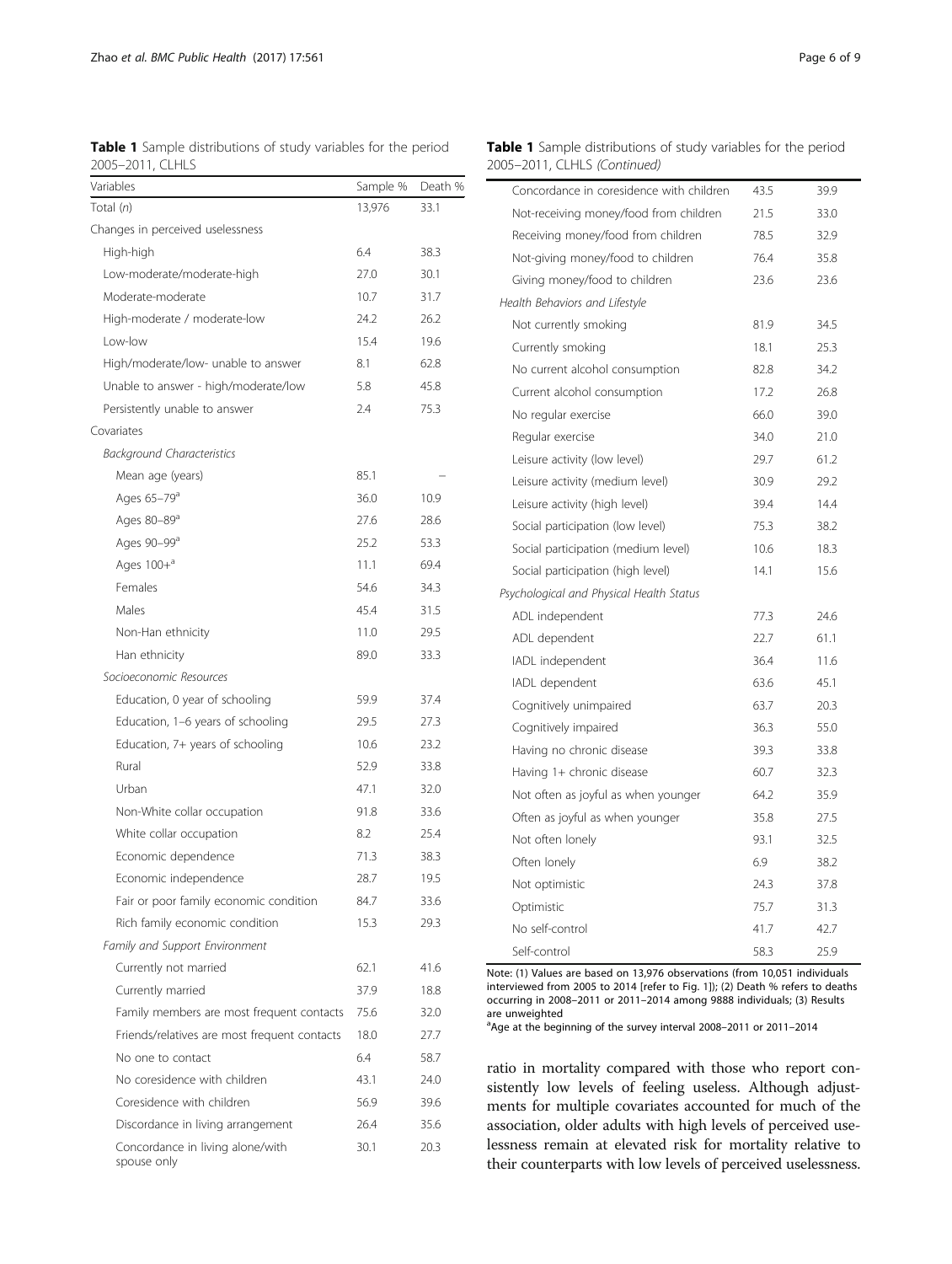|                                  | Model I         | Model II        | Model III       | Model IV        | Model V         | Model VI        |
|----------------------------------|-----------------|-----------------|-----------------|-----------------|-----------------|-----------------|
| Changes in perceived uselessness |                 |                 |                 |                 |                 |                 |
| High-high (vs. low-low)          | $1.80***$       | $1.68***$       | $.73***$        | $1.39***$       | $1.26***$       | $1.16*$         |
|                                  | $(1.57 - 2.08)$ | $(1.46 - 1.93)$ | $(1.50 - 1.99)$ | $(1.21 - 1.61)$ | $(1.09 - 1.46)$ | $(1.00 - 1.35)$ |
| Low-moderate / moderate-high     | $1.42***$       | $1.35***$       | $40***$         | $1.22***$       | $1.12*$         | 1.07            |
| (vs. low-low)                    | $(1.27 - 1.59)$ | $(1.21 - 1.51)$ | $(1.26 - 1.69)$ | $(1.09 - 1.36)$ | $(1.00 - 1.25)$ | $(0.95 - 1.20)$ |
| Moderate-moderate (vs. low-low)  | $1.50***$       | $1.44***$       | $1.48***$       | $1.33***$       | $127***$        | $1.22***$       |
|                                  | $(1.32 - 1.71)$ | $(1.26 - 1.64)$ | $(1.30 - 1.69)$ | $(1.16 - 1.51)$ | $(1.12 - 1.46)$ | $(1.06 - 1.39)$ |
| High-moderate / moderate-low     | $1.23***$       | $118***$        | $121**$         | 1.10            | 1.08            | 1.03            |
| (vs. low-low)                    | $(1.09 - 1.37)$ | $(1.05 - 1.32)$ | $(1.08 - 1.35)$ | $(0.98 - 1.23)$ | $(0.96 - 1.21)$ | $(0.92 - 1.15)$ |
| Log pseudolikelihood             | $-41,087.8$     | $-41,056.3$     | $-41,020.5$     | $-40,761.4$     | $-40,701.5$     | $-40,565.9$     |

<span id="page-6-0"></span>Table 2 Relative risk (RR) of mortality of dynamic changes in self-perceived uselessness, CLHLS 2005–2014, Ages 65+, unweighted

Note: Model I controlled for background characteristics (i.e., age, sex, ethnicity). Model II added socioeconomic resources (i.e., educational attainment, urban-rural residence, lifetime occupation, economic independence, and family economic conditions). Model III added family and support environment (i.e., marital status, frequently-contacted persons, concordance with children, concordance in living arrangement, intergenerational exchanges) to Model I. Model IV added health behaviors and lifestyle (smoking, alcohol consumption, regular exercise, leisure activities, and social participation) to Model I. Model V added psychological and physical health conditions (ADL and IADL disabilities, cognitive impairment, chronic disease conditions, and psychological well-being) to Model I. Model VI included all covariates

 $**p* < 0.05, ***p* < 0.01, ****p* < 0.001$ 

Existing literature suggests that older adults who frequently report high levels of uselessness often possess fewer social connections, lower self-efficacy and control, less social support, and lower levels of resilience and capacity compared with those who do not perceive themselves as useless [\[1](#page-7-0), [3\]](#page-7-0). Furthermore, there is evidence to indicate that perceived uselessness is also associated with engagement in fewer social activities [[29](#page-8-0)] and health-seeking behaviors [\[30\]](#page-8-0), which in turn, may precipitate or exacerbate health problems [\[31\]](#page-8-0). From a physiological standpoint, exhibiting strong feelings of uselessness may cause dysregulation of the central nervous system, neurotransmitters, and/or immune system that may lead to the onset and progression of disease, disability, and other manifestations of aging [[32, 33](#page-8-0)]. Alternatively, positive feelings toward one's aging and usefulness to others may promote positive lifestyles such as a healthy diet, routine medical check-ups, exercise, and more leisure-time activities that fulfill their expected social roles [[1\]](#page-7-0). In sum, older adults' perceptions of usefulness or uselessness may impact their health through psychological, behavioral, and/or physiological pathways [[19, 20,](#page-7-0) [25](#page-8-0)].

Major strengths of the present study include its large sample size, longitudinal design, and the nationally representativeness of a non-Western society that includes more than 10,000 older adults observed over a 9-year period. Our findings also have potential implications for public health. The robust associations between high and moderate levels of uselessness and mortality suggest that older adults' perceptions may have a direct impact on trajectories of health and longevity. These findings underscore the importance of maintaining positive selfperceptions with age and that it may never be too late to promote positive perspectives of aging. Studies show that older adults' perception of usefulness may be influenced by the public [\[34](#page-8-0), [35](#page-8-0)]; therefore, public health interventions may consider promoting positive views on aging that target not only older adults, but also in the context of families, neighborhoods, and society [[1, 19](#page-7-0), [33, 36](#page-8-0)]. Given recent evidence on the negative perceptions of aging among older adults in China [\[37\]](#page-8-0), such strategies are especially timely and needed to promote more successful aging.

Several limitations of the study are also acknowledged. First, we recognize that perceived uselessness was measured by a single question in the CLHLS, which may have measurement bias. Therefore, we encourage additional studies to further substantiate these findings using more sophisticated and multi-domain measures to better capture the complex nature of self-perceptions of aging and uselessness [[4, 11\]](#page-7-0). Second, we acknowledge that data were lacking on the length of self-perceived uselessness and the timing of changes in self-perceived uselessness. It is unclear whether and to what extend such individual variations would alter the results; therefore, more research is warranted to shed light on these dimensions perceived uselessness. Third, this study did not examine the underlying factors that may be contributing to changes in these perceptions. More research is needed to identify such factors—particularly those related to increased feelings of uselessness. Fourth, we did not investigate potential differences in the associations among subgroups (e.g., by age, urban/rural residence, etc.). We recognize that some segments of the population may internalize different perceptions of aging and usefulness [\[13\]](#page-7-0) and the subsequent link to mortality may not be universal. Therefore, we encourage future studies to consider possible subgroup variations in these findings—which may provide additional insights into how feelings of uselessness impact mortality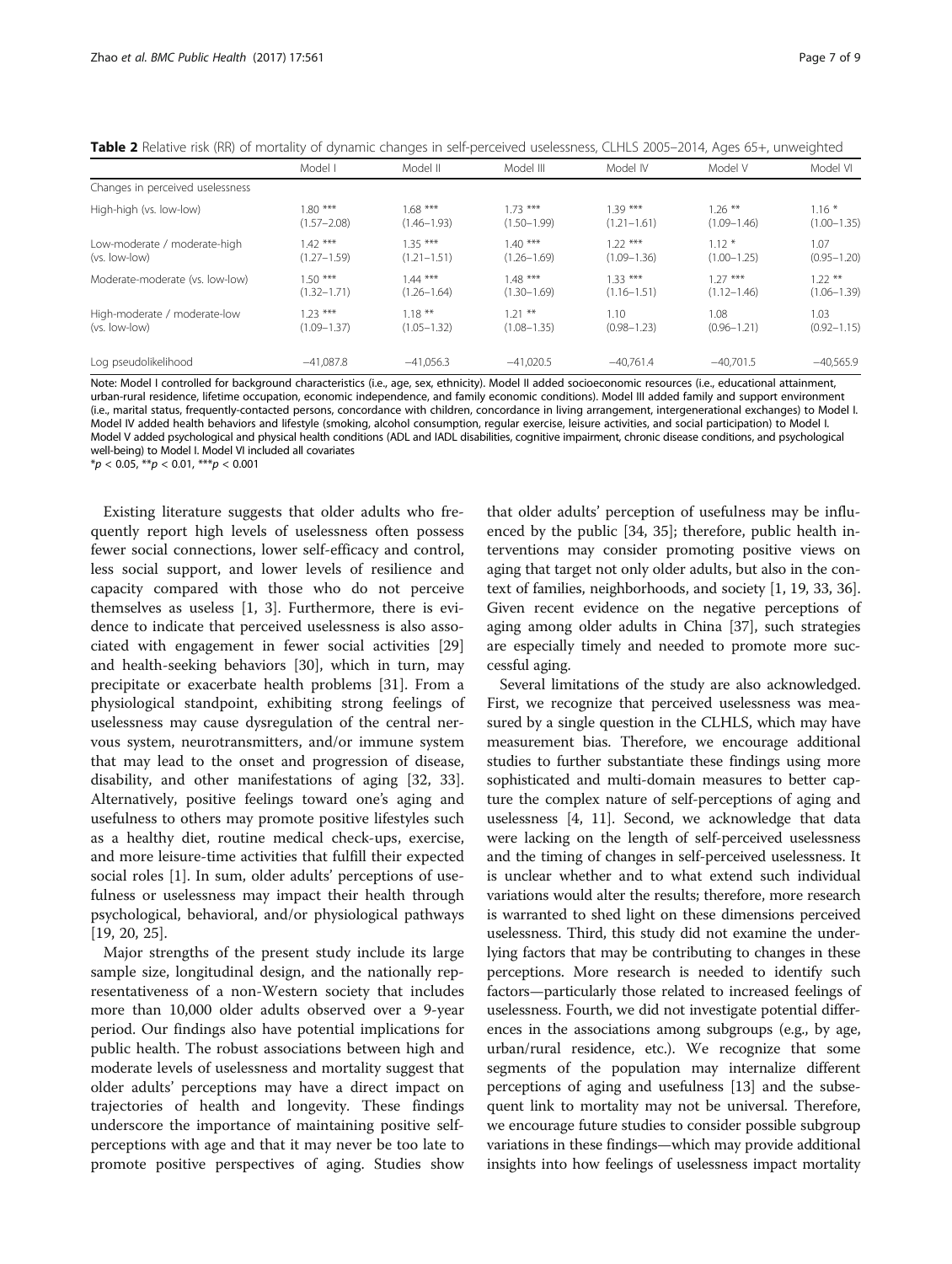<span id="page-7-0"></span>[11]. More generally, more empirical work is needed to better understand how self-perceptions of aging and one's sense of usefulness influence survival in China and other nations.

## Conclusions

In sum, our study provides the first evidence of a significant association between persistent and changing perceptions of uselessness and mortality in a traditionally Confucian country. Unlike many Western countries, China's culture has a strong tradition of respect for elders and a deeply-rooted culture that emphasizes family support, filial piety, and family harmony [[24](#page-8-0), [38, 39](#page-8-0)]. The results from this study broaden our understanding of how internalized perceptions of aging can have significant consequences for the survival and longevity of older adults in a rapidly aging society.

#### Abbreviations

ADL: Activities of daily living; CLHLS: Chinese Longitudinal Healthy Longevity Survey; HR: Hazard ratio; IADL: Instrumental activities of daily living; MMSE: Mini-mental status examination

#### Acknowledgements

Not applicable.

#### Funding

The authors declare that they have no financial support for this study.

#### Availability of data and materials

The CLHLS datasets are publicly available at the National Archive of Computerized Data on Aging, University of Michigan ([http://](http://www.icpsr.umich.edu/icpsrweb/NACDA/studies/36179) [www.icpsr.umich.edu/icpsrweb/NACDA/studies/36179\)](http://www.icpsr.umich.edu/icpsrweb/NACDA/studies/36179). Researchers can obtain these data after submitting a data use agreement to the CLHLS team.

#### Authors' contributions

DG designed, drafted, and revised the text. DG also supervised the data analysis. YZ drafted and revised the text. MED revised the paper and interpreted the results. LQ prepared the data and performed the analyses. All authors read and approved the final version of the manuscript.

#### Authors' information

Views expressed in this paper are solely those of authors, and do not necessarily reflect the views of Nanjing Normal University, Duke University, or the United Nations.

#### Competing interests

The authors declare that they have no competing interests.

#### Consent for publication

Not applicable.

#### Ethics approval and consent to participate

No ethics approval was required for this study. The datasets were obtained from a publicly accessible database of the Chinese Longitudinal Healthy Longevity Survey at the National Archive of Computerized Data on Aging, University of Michigan [\(http://www.icpsr.umich.edu/icpsrweb/NACDA/](http://www.icpsr.umich.edu/icpsrweb/NACDA/studies/36179) [studies/36179](http://www.icpsr.umich.edu/icpsrweb/NACDA/studies/36179)) with a signed data use agreement.

#### Publisher's Note

Springer Nature remains neutral with regard to jurisdictional claims in published maps and institutional affiliations.

#### Author details

<sup>1</sup>International Center for Aging and Health, Ginling College and School of Geography Science, Nanjing Normal University, Nanjing, China. <sup>2</sup>Duke Clinical Research Institute & Department of Sociology, Duke University, Durham, NC, USA. <sup>3</sup>New York, New York, NY, USA. <sup>4</sup>United Nations Population Division Two UN Plaza, DC2, New York, NY -1910, USA.

#### Received: 27 September 2016 Accepted: 30 May 2017 Published online: 09 June 2017

#### References

- 1. Gruenewald TL, Karlamangla AS, Greendale GA, Singer BH, Seeman TE. (2007). Feelings of usefulness to others, disability, and mortality in older adults: the MacArthur study of successful aging. J Gerontol Psychol Sci, 62(1), P28–P37.
- 2. Gruenewald TL, Karlamangla AS, Greendale GA, Singer BH, Seeman TE. Increased mortality risk in older adults with persistently low or declining feelings of usefulness to others. Journal of Aging and Health. 2009;21(2): 398–425.
- 3. Levy BR, Slade MD, Kasl SV. Longitudinal benefit of positive self-perceptions of aging on functional health. J Gerontol Psychol Sci. 2002;57(5):409–P417.
- 4. Okamoto K, Tanaka Y. Subjective usefulness and 6-year mortality risk among elderly persons in Japan. J Gerontol Psychol Sci. 2004;59B(5):246–P249.
- 5. Wenger GC, Burholt V. Changes in levels of social isolation and loneliness among older people in a rural area: a twenty-year longitudinal study. Can J Aging. 2004;23(2):115–27.
- 6. Levy BR, Myers LM. Relationship between respiratory mortality and selfperceptions of aging. Psychol Health. 2005;20(5):553–64. doi[:10.1080/](http://dx.doi.org/10.1080/14768320500066381) [14768320500066381.](http://dx.doi.org/10.1080/14768320500066381)
- 7. Levy BR, Slade MD, Kunkel SR, Kasl SV. Longevity increased by positive selfperceptions of aging. J Pers Soc Psychol. 2002;83(2):261–70.
- 8. Pitkala KH, Laakkonen ML, Strandberg TE, Tilvis RS. Positive life orientation as a predictor of 10-year outcome in an aged population. J Clin Epidemiol. 2004;57(4):409–14.
- 9. Stewart TL, Chipperfield JG, Perry RP, Weiner B. Attributing illness to 'old age': consequences of a self-directed stereotype for health and mortality. Psychol Health. 2012;27:881–97.
- 10. Ailshire JA, Crimmins EM. Psychosocial factors associated with longevity in the United States: age differences between the old and oldest-old in the health and retirement study. Journal of Aging Research. 2011;2011:1–10. doi[:10.4061/2011/530534.](http://dx.doi.org/10.4061/2011/530534)
- 11. Gu D, Dupre ME, Qiu L. (2016). Self-perceived uselessness and mortality among older adults in China. Archives of Gerontology and Geriatrics.
- 12. Gu D, Brown B, Qiu L. (2016). Self-perceived uselessness is associated with low likelihood of successful aging among older adults in China. BMC Geriatrics.
- 13. Zhao Y, Sautter JM, Qiu L, Gu D. (2016). Self-perceived uselessness among older adults in China. BMC Geriatrics.
- 14. Zeng Y, Poston DL Jr, Vlosky DA, Gu D. Healthy longevity in China: demographic, socioeconomic, and psychological dimensions. Dordrecht, the Netherlands: Springer Publishing. 2008;
- 15. Levy BR. Mind matters: cognitive and physical effects of aging selfstereotypes. J Gerontol Ser B Psychol Sci Soc Sci. 2003;58:203–P211.
- 16. Levy BR, Zonderman AB, Slade MD, Ferrucci L. Age stereotypes held earlier in life predict cardiovascular events in later life. Psychol Sci. 2009;20:296–8.
- 17. Levy BR, Slade MD, May J, Caracciolo EA. Physical recovery after acute myocardial infarction: positive age self stereotypes as a resource. Int J Aging Hum Dev. 2006;62:285–301.
- 18. Miche M, Elsasser VC, Schilling OK, Wahl H-W. Attitude toward own aging in midlife and early old age over a 12-year period: examination of measurement equivalence and developmental trajectories. Psychol Aging. 2014;29(3):588–600.
- 19. Wolff JK, Warner LM, Ziegelmann JP, Wurm S. What do targeting positive views on ageing add to a physical activity intervention in older adults? Results from a randomised controlled trial, Psychology & Health. 2014; 29(8):915–32.
- 20. Wurm S, Tesch-Römer C, Tomasik MJ. Longitudinal findings on agingrelated cognitions, control beliefs and health in later life. J Gerontol B Psychol Sci Soc Sci. 2007;62:156–P164.
- 21. Winship C, Radbill L. Sampling weights and regression analysis. Sociological Methods and Research. 1994;23:230–57.
- 22. Chatterjee S, Hadi AS. Regression analysis by example. 5th ed. New York: Hoboken; 2012.
- 23. Stata version 13.1. StataCorp LP. College Station, TX.